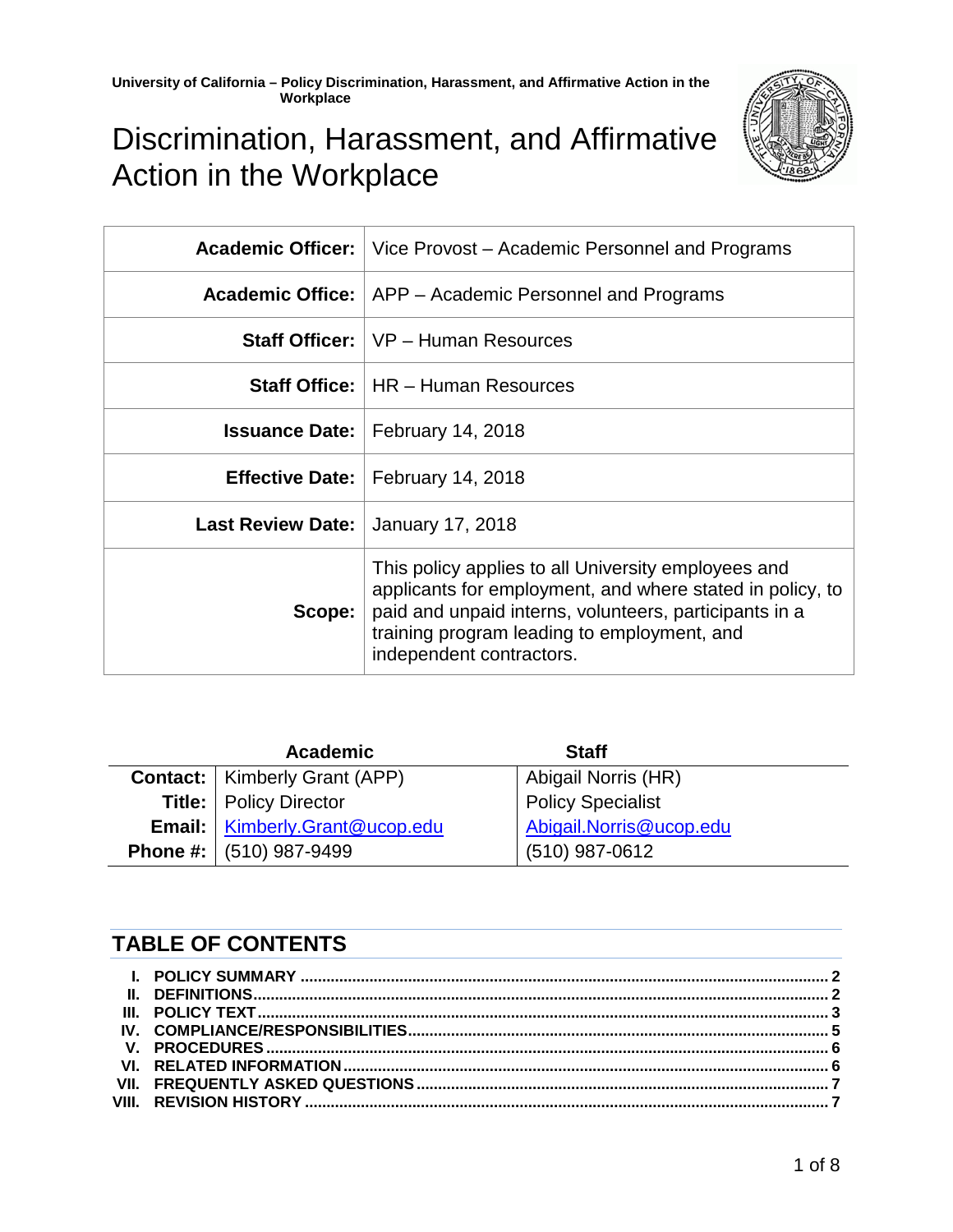# <span id="page-1-0"></span>**I. POLICY SUMMARY**

The University of California is committed to providing a workplace free of discrimination and harassment. The University prohibits discrimination against any person employed; seeking employment; or applying for or engaged in a paid or unpaid internship or training program leading to employment with the University of California. In addition, the University prohibits harassment of an employee, applicant, paid or unpaid intern, volunteer, person participating in a program leading to employment, or person providing services pursuant to a contract. The University undertakes affirmative action, consistent with its obligations as a federal contractor.

# <span id="page-1-1"></span>**II. DEFINITIONS**

**Exception to Policy:** An action that exceeds what is allowable under current policy or that is not expressly provided for under policy. Any such action must be treated as an exception.

**Executive Officer:** The University President, Chancellor, Laboratory Director, or Vice President–Agriculture and Natural Resources.

**Gender:** The sex of a person, including a person's gender identity, and gender expression.

**Gender Expression:** A person's gender-related appearance or behavior, or the perception of such appearance or behavior, whether or not stereotypically associated with the person's sex assigned at birth.

**Gender Identity:** Each person's internal understanding of their gender, or the perception of a person's gender identity, which may include male, female, a combination of male and female, neither male nor female, a gender different from the person's sex assigned at birth, or transgender.

**Gender Transition:** The process some transgender people go through to begin living as the gender with which they identify, rather than the sex assigned to them at birth. This process may include, but is not limited to, changes in name and pronoun usage, facility usage, participation in employer-sponsored activities (e.g. sports teams, teambuilding projects, or volunteering), or undergoing hormone therapy, surgeries, or other medical procedures.

**Pregnancy:** Includes pregnancy, childbirth, and medical conditions related to pregnancy and childbirth.

**Protected Veteran:** A veteran who is protected under the non-discrimination and affirmative action provisions of the Vietnam Era Veterans' Readjustment Assistance Act of 1974, as amended; specifically, a veteran who may be classified as a "disabled veteran," recently separated veteran," "active duty wartime or campaign badge veteran," or an "Armed Forces service medal veteran," as defined by 41 CFR 60-300.2.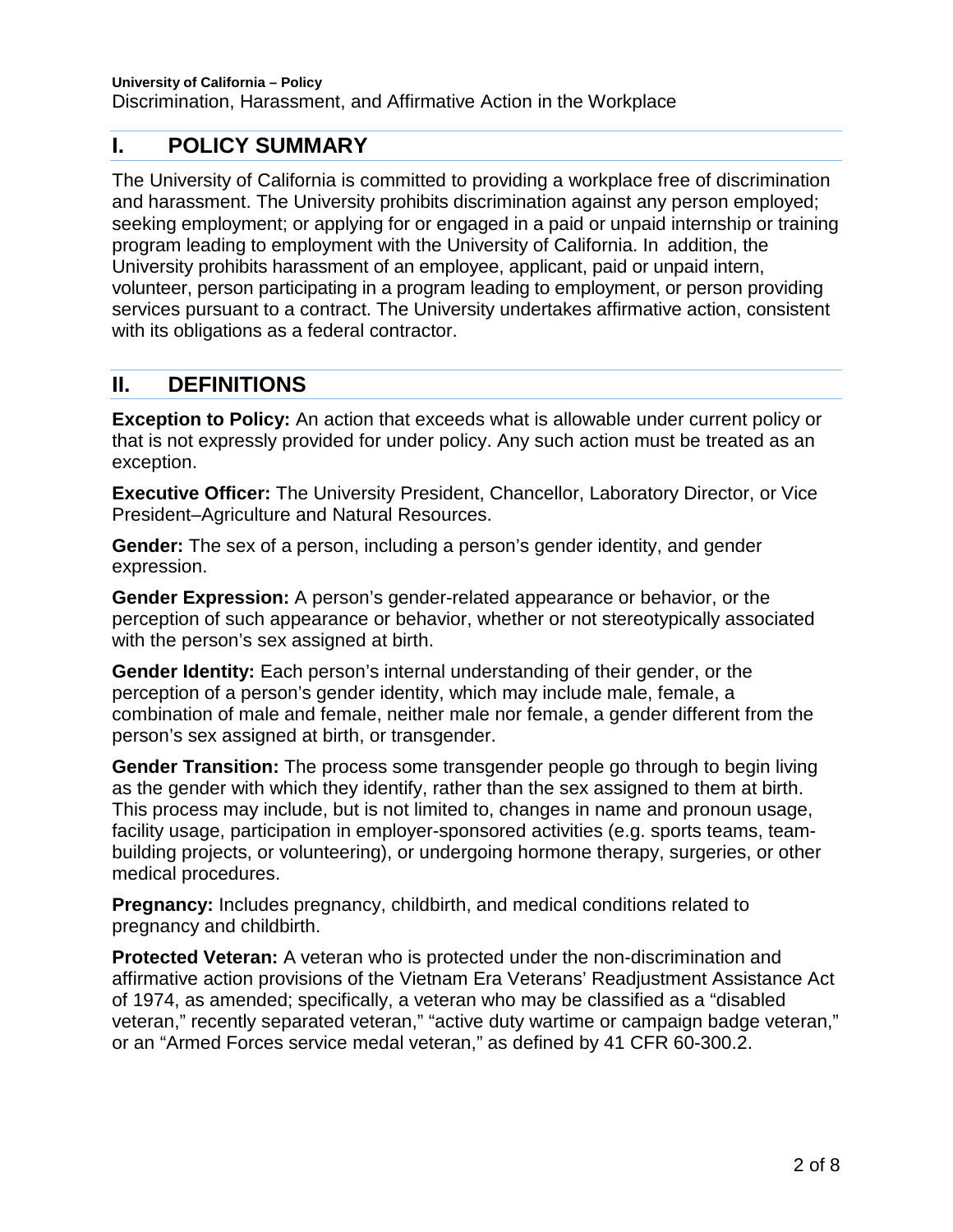**University of California – Policy**  Discrimination, Harassment, and Affirmative Action in the Workplace

**Service in the Uniformed Services:** Includes service in the uniformed services as defined by the Uniformed Services Employment and Reemployment Rights Act of 1994 (USERRA), as well as state military and naval service.

**Sex:** Includes, but is not limited to, pregnancy; childbirth; medical conditions related to pregnancy, childbirth, or breast feeding; gender; gender identity; and gender expression, or perception by a third party of any of the aforementioned.

**Transgender:** A general term that refers to a person whose gender identity differs from the person's sex assigned at birth. A transgender person may or may not have a gender expression that is different from the social expectations of the sex assigned at birth. A transgender person may or may not identify as "transsexual."

# <span id="page-2-0"></span>**III. POLICY TEXT**

#### **A. General**

The University prohibits discrimination against any person employed; seeking employment; or applying for or engaged in a paid or unpaid internship or training program leading to employment with the University of California on the basis of race, color, national origin, religion, sex, gender, gender expression, gender identity, gender transition status, pregnancy, physical or mental disability, medical condition (cancer-related or genetic characteristics), genetic information (including family medical history), ancestry, marital status, age, sexual orientation, citizenship, or service in the uniformed services, including protected veterans. This policy applies to all employment practices, including recruitment, selection, promotion, transfer, merit increase, salary, training and development, demotion, and separation.

In addition, the University prohibits harassment based on the above protected characteristics of an employee, applicant, paid or unpaid intern, volunteer, person participating in a program leading to employment, or person providing services pursuant to a contract.

If the harassment is sexual in nature, the University's Sexual Violence and Sexual Harassment (SVSH) policy will apply. [Local SVSH resource information](http://sexualviolence.universityofcalifornia.edu/get-help/index.html) can be found at http://sexualviolence.universityofcalifornia.edu/get-help/index.html.

This policy is intended to be consistent with applicable state and federal laws and University policies.

## **B. Retaliation**

University policy prohibits retaliation for bringing a complaint of discrimination or harassment pursuant to this policy against any person employed; seeking employment; providing services pursuant to a contract; or applying for or engaged in a paid or unpaid internship, volunteer capacity, or training program leading to employment with the University of California. This policy also prohibits retaliation against a person who assists someone with a complaint of discrimination or harassment, or participates in any manner in an investigation or resolution of a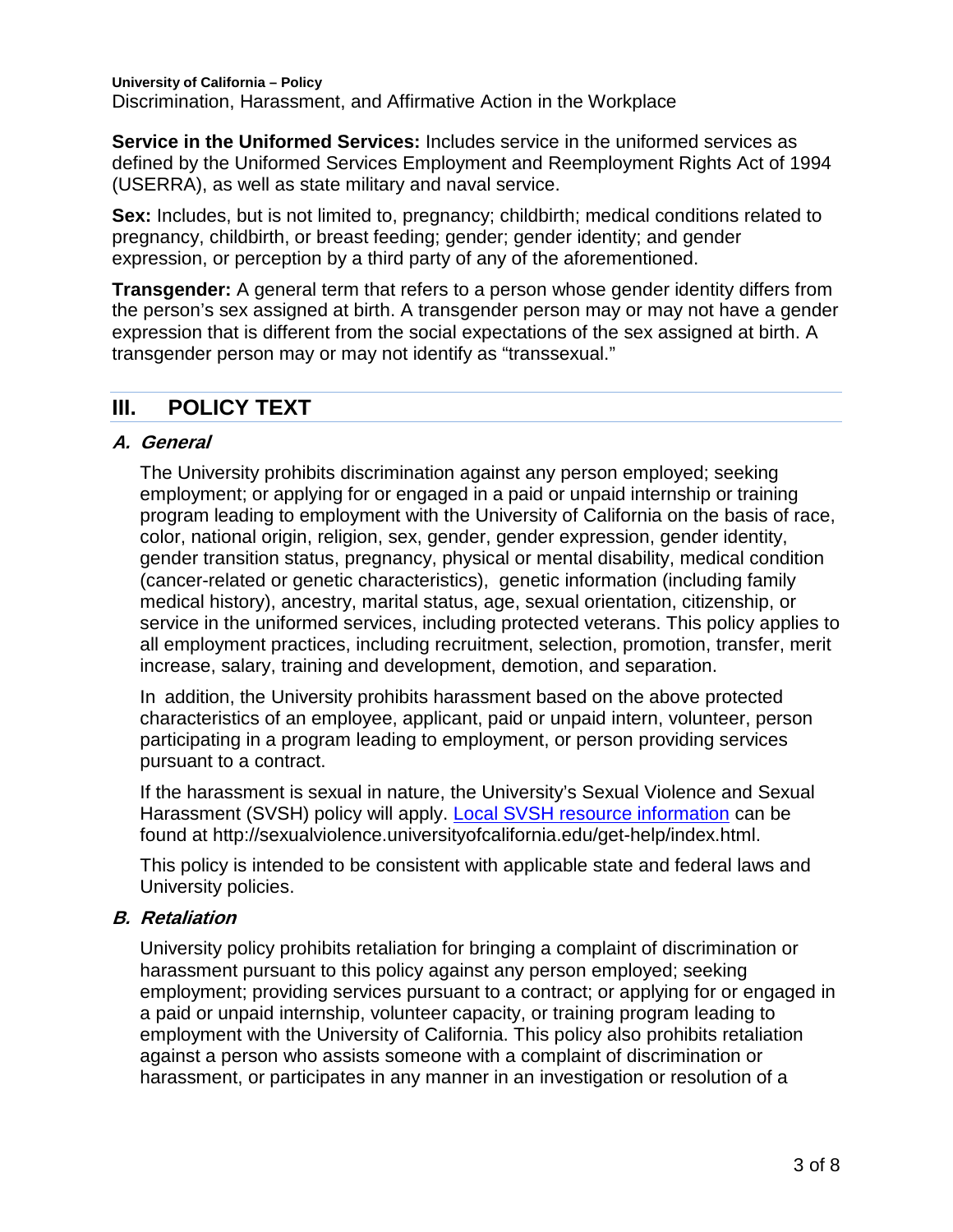Discrimination, Harassment, and Affirmative Action in the Workplace

complaint of discrimination or harassment. Retaliation includes threats, intimidation, reprisals, and/or adverse actions related to employment.

## **C. Complaints**

Individuals who believe they have been subjected to discrimination, harassment, or retaliation are encouraged to submit complaints through their local Human Resources office, Affirmative Action/Equal Employment Opportunity office, Academic Personnel office, Labor Relations office, or the University [Whistleblower](http://universityofcalifornia.edu/hotline)  [Hotline](http://universityofcalifornia.edu/hotline) (800-403-4744). Complaints will be assigned to the appropriate office or officer for review and investigation.

When the University receives an allegation of discrimination, harassment, or retaliation, it will conduct a fair, timely, and thorough investigation that provides all parties appropriate due process and reaches reasonable conclusions based on the evidence collected. Confidentiality will by kept by the University to the extent possible, but the investigation may not be completely confidential. If the investigation finds discrimination, harassment, or retaliation, appropriate administrators, in consultation with the applicable Affirmative Action/Equal Employment Opportunity office, will take appropriate remedial measures.

## **D. Affirmative Action**

It is the policy of the University to undertake affirmative action, consistent with its obligations as a federal contractor, for minorities and women, for persons with disabilities, and for protected veterans. The University commits itself to apply every good faith effort to achieve prompt and full utilization of minorities and women in all segments of its workforce where deficiencies exist. These efforts conform to all current legal and regulatory requirements, and are consistent with University standards of quality and excellence.

In conformance with federal regulations, written affirmative action plans will be prepared and maintained by each campus of the University, by the Lawrence Berkeley National Laboratory, by the Office of the President, and by the Division of Agriculture and Natural Resources. Such plans will be reviewed and approved by the Office of the President and the Office of the General Counsel before they are officially promulgated.

# **E. Pay Transparency**

The University of California will not discharge or in any other manner discriminate against employees or applicants because they have inquired about, discussed, or disclosed their own pay or the pay of another employee or applicant. However, employees who have access to the compensation information of other employees or applicants as a part of their essential job functions cannot disclose the pay of other employees or applicants to individuals who do not otherwise have access to compensation information, unless the disclosure is (a) in response to a formal complaint or charge, (b) in furtherance of an investigation, proceeding, hearing, or action, including an investigation conducted by the University, or (c) consistent with the University's legal duty to furnish information.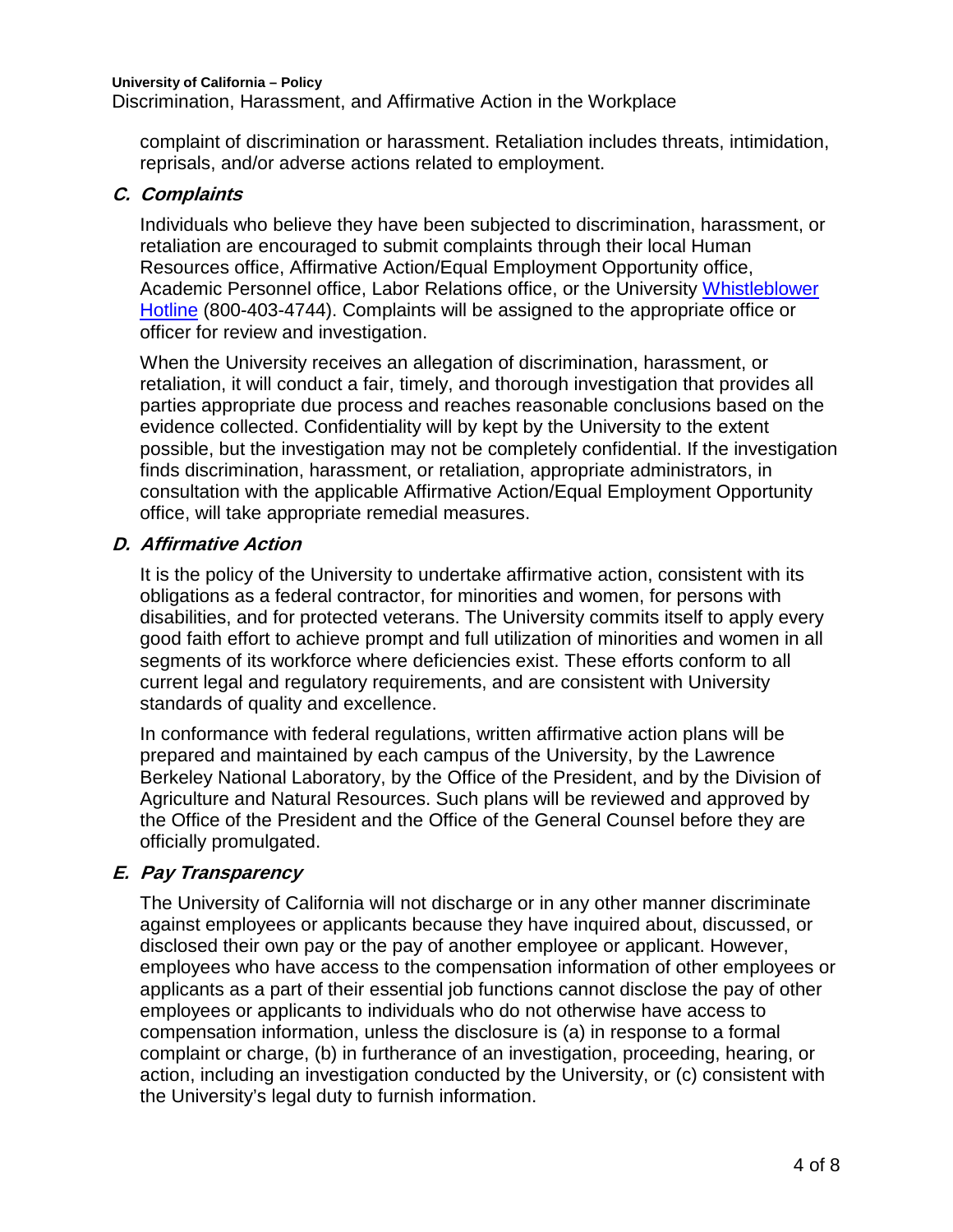# <span id="page-4-0"></span>**IV. COMPLIANCE/RESPONSIBILITIES**

## **A. Implementation of the Policy**

Executive Officers (the University President, Chancellor, Lawrence Berkeley National Laboratory Director, or Vice President of Agriculture and Natural Resources) and their designees have the authority to develop procedures and supplementary information to support the implementation of this policy. Responsible Officers (Vice Provost-Academic Personnel and Programs and Vice President-Human Resources) will apply appropriate and consistent interpretations of this policy that are consistent with the policy.

The Executive Officer, or their designee, at each location, will establish and implement local procedures consistent with this policy. Exceptions to local procedures required by the policy will be approved by the Executive Officer or designee.

## **B. Revisions to the Policy**

The President is the Policy Approver and has the authority to approve policy revisions upon recommendation by the Responsible Officers.

The Vice Provost, Academic Personnel and Programs and the Vice President– Human Resources have the authority to initiate revisions to the policy, consistent with approval authorities and applicable Bylaws and Standing Orders of the Regents.

The UC Provost and Executive Vice President for Academic Affairs and the Executive Vice President–Chief Operating Officer have the authority to ensure that the policy is regularly reviewed, updated, and consistent with other governance policies.

# **C. Approval of Actions**

Actions within this policy must be approved in accordance with local procedures.

# **D. Compliance with the Policy**

The Executive Officer at each location will designate the local management office that is responsible for monitoring, enforcing, and reporting policy compliance. The Senior Vice President–Chief Compliance and Audit Officer will periodically audit and monitor compliance with the policy.

# **E. Additional Enforcement Information**

The U.S. Equal Employment Opportunity Commission (EEOC), the Office of Federal Contract Compliance Programs (OFCCP), and the California Department of Fair Employment and Housing (DFEH) investigate reports of unlawful discrimination and harassment in employment. These agencies may serve as fact finders and attempt to facilitate the voluntary resolution of disputes. For more information, contact the nearest office of the EEOC, OFCCP, or DFEH.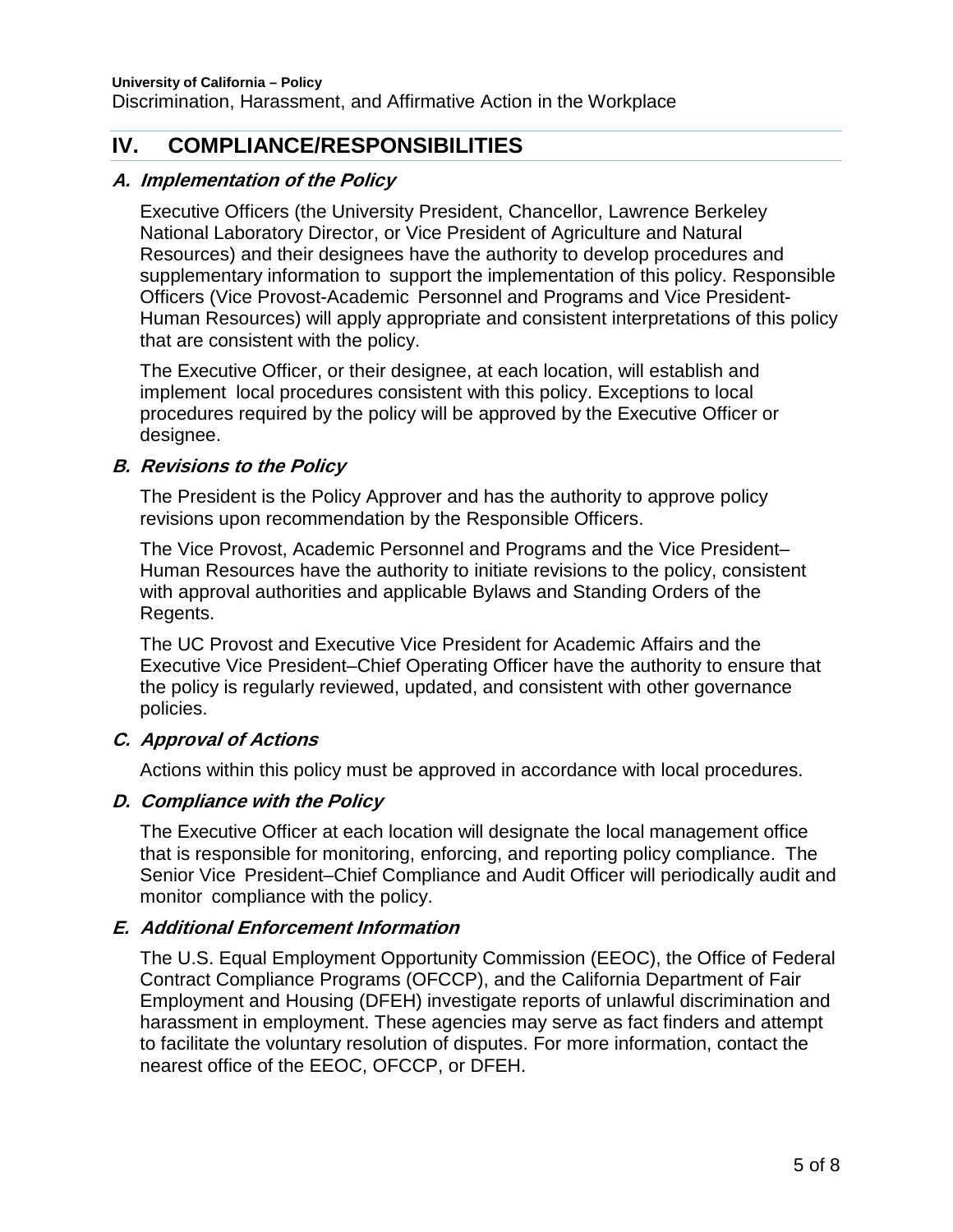**University of California – Policy**  Discrimination, Harassment, and Affirmative Action in the Workplace

## **F. Noncompliance with the Policy**

Noncompliance with this policy is handled in accordance with University policies, including but not limited to, the [Faculty Code of Conduct \(APM –](http://www.ucop.edu/academic-personnel-programs/_files/apm/apm-015.pdf) 015) and [University](http://www.ucop.edu/academic-personnel-programs/_files/apm/apm-016.pdf)  [Policy on Faculty Conduct and the Administration of Discipline \(APM –](http://www.ucop.edu/academic-personnel-programs/_files/apm/apm-016.pdf) 016), [Non-](http://www.ucop.edu/academic-personnel-programs/_files/apm/apm-150.pdf)[Senate Academic Appointees/Corrective Action and Dismissal \(APM –](http://www.ucop.edu/academic-personnel-programs/_files/apm/apm-150.pdf) 150), *Personnel Policies for Staff Members [61](http://policy.ucop.edu/doc/4010410/)*, *[62](http://policy.ucop.edu/doc/4010411)*, *[63](http://policy.ucop.edu/doc/4010412)*, *and [64](http://policy.ucop.edu/doc/4010413)* or, as applicable, [collective](http://ucnet.universityofcalifornia.edu/labor/bargaining-units/index.html)  [bargaining agreements.](http://ucnet.universityofcalifornia.edu/labor/bargaining-units/index.html)

# <span id="page-5-0"></span>**V. PROCEDURES**

Local procedures will include the following elements:

#### **A. Supervisor Responsibilities**

Supervisors must report complaints of discrimination or harassment to a designated representative at the relevant location so that the claim may be resolved internally if possible.

#### **B. Complaint Process**

Complaints will be confidential to the extent possible and will receive a timely response and closure. In addition, the University will conduct impartial and timely investigations by qualified personnel; provide documentation and tracking for reasonable progress; and provide appropriate options for remedial actions and resolutions.

Dissemination of this policy and local procedures is required.

# <span id="page-5-1"></span>**VI. RELATED INFORMATION**

- [The Uniformed Services Employment and Reemployment Rights Act \(USERRA\)](http://www.dol.gov/vets/programs/userra/) (referenced in Section II of this policy)
- [Sexual Violence and Sexual Harassment](http://policy.ucop.edu/doc/4000385) policy (referenced in Section III.A of this policy)

## **Academic Personnel Manual**

- [Academic Personnel Manual \(APM\) Section 015, The Faculty Code of Conduct](http://www.ucop.edu/academic-personnel-programs/_files/apm/apm-015.pdf) (referenced in Section IV.F of this policy)
- Academic Personnel Manual (APM) Section 016, University Policy on Faculty [Conduct and the Administration of Discipline](http://www.ucop.edu/academic-personnel-programs/_files/apm/apm-016.pdf) (referenced in Section IV.F of this policy)
- [Academic Personnel Manual \(APM\) Section 035, Affirmative Action and](http://www.ucop.edu/academic-personnel-programs/_files/apm/apm-035.pdf)  [Nondiscrimination in Employment](http://www.ucop.edu/academic-personnel-programs/_files/apm/apm-035.pdf)
- [Academic Personnel Manual \(APM\) Section 140, Non-Senate Academic](http://www.ucop.edu/academic-personnel-programs/_files/apm/apm-140.pdf)  [Appointees/Grievances](http://www.ucop.edu/academic-personnel-programs/_files/apm/apm-140.pdf)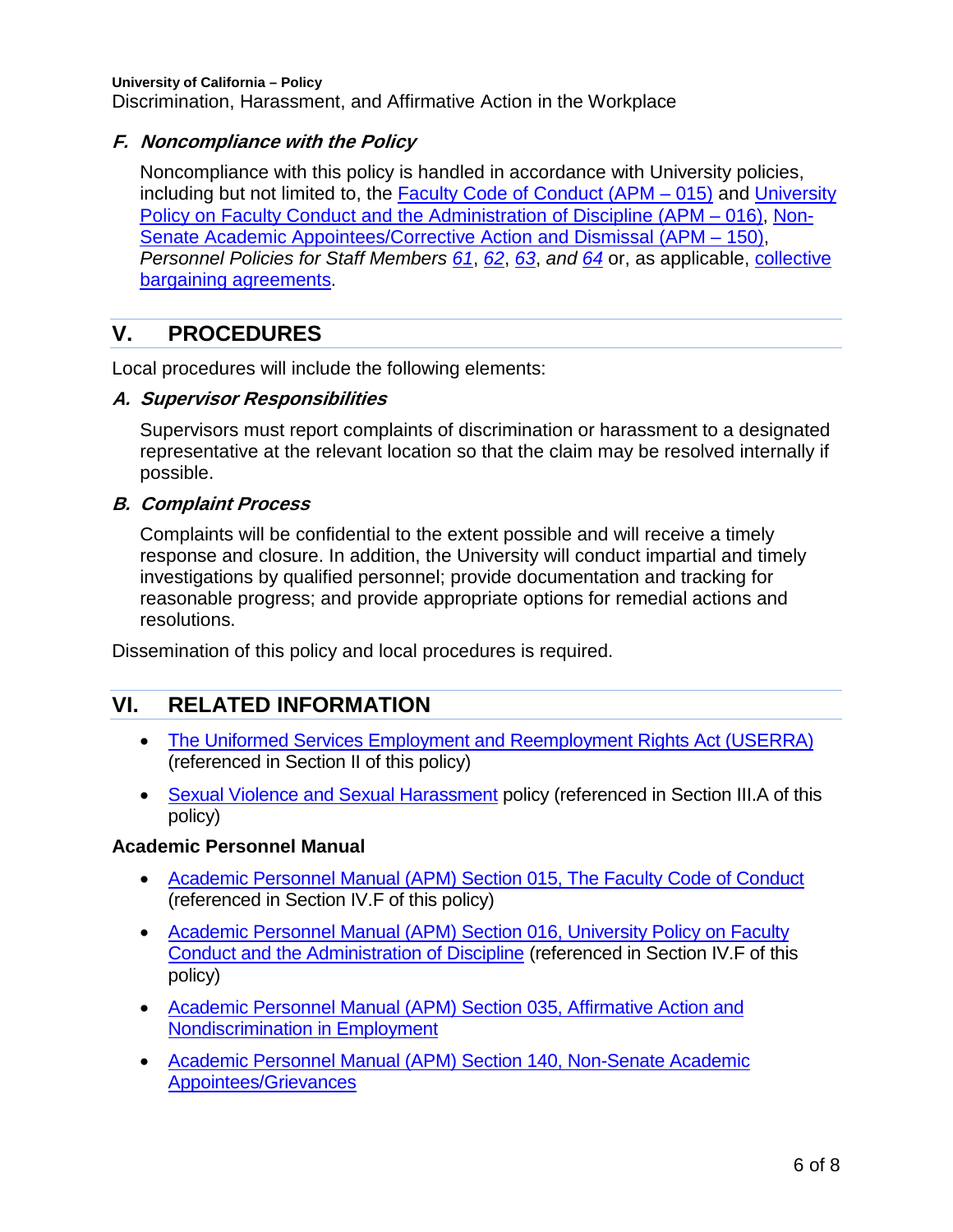**University of California – Policy**  Discrimination, Harassment, and Affirmative Action in the Workplace

- [Academic Personnel Manual \(APM\) Section 150, Non-Senate](http://www.ucop.edu/academic-personnel-programs/_files/apm/apm-150.pdf)  [Appointees/Corrective Action and Dismissal](http://www.ucop.edu/academic-personnel-programs/_files/apm/apm-150.pdf) (referenced in Section IV.F of this policy)
- [Academic Personnel Manual \(APM\) Section 160, Academic Personnel](http://www.ucop.edu/academic-personnel-programs/_files/apm/apm-160.pdf)  Records/Maintenance of, Access to, [and Opportunity to Request Amendment of](http://www.ucop.edu/academic-personnel-programs/_files/apm/apm-160.pdf)

## **Personnel Policies for Staff Members**

- [Personnel Policies for Staff Members 12, Nondiscrimination in Employment](http://policy.ucop.edu/doc/4010391/PPSM-12)
- Personnel Policies for Staff Members [61,](http://policy.ucop.edu/doc/4010410/) [62,](http://policy.ucop.edu/doc/4010411) [63,](http://policy.ucop.edu/doc/4010412) and [64](http://policy.ucop.edu/doc/4010413) (referenced in Section IV.F of this policy)
- [Personnel Policies for Staff Members 81, Reasonable Accommodation](http://policy.ucop.edu/doc/4010420)

# <span id="page-6-0"></span>**VII. FREQUENTLY ASKED QUESTIONS**

N/A

# <span id="page-6-1"></span>**VIII. REVISION HISTORY**

Changes effective as of February 14, 2018:

- Deleted definition of "Covered Veteran" and added definition of "Protected Veteran" to comply with the Vietnam Era Veterans Readjustment Assistance Act, as amended (VEVRAA) (41 CFR 60-300.2)
- Modified definitions of "Gender Expression" and "Gender Identity," and added definitions of "Gender Transition," "Sex," and "Transgender" to comply with definitions in 2 CCR § 11030
- Updated for compliance with California Fair Employment and Housing Act regulations regarding Harassment and Discrimination Prevention and Correction (2 CCR § 11023)
- Updated for compliance with California Assembly Bill 1443, which extends discrimination and harassment protections to volunteers, unpaid interns, and trainees, and harassment protections to contractors (2 CCR § 11009, 11019)
- Added pay transparency [Nondiscrimination Provision](https://www.dol.gov/ofccp/pdf/pay-transp_formattedESQA508c.pdf) required by the Office of Federal Contract Compliance Programs (41 CFR 60-1.35(c))
- Reformatted Policy Statement with subsections
- Added reference to the University's Sexual Violence and Sexual Harassment policy in Section III.A

This Policy was also remediated to meet Web Content Accessibility Guidelines (WCAG) 2.0.

This policy was reformatted into the standard University of California policy template effective July 3, 2013.